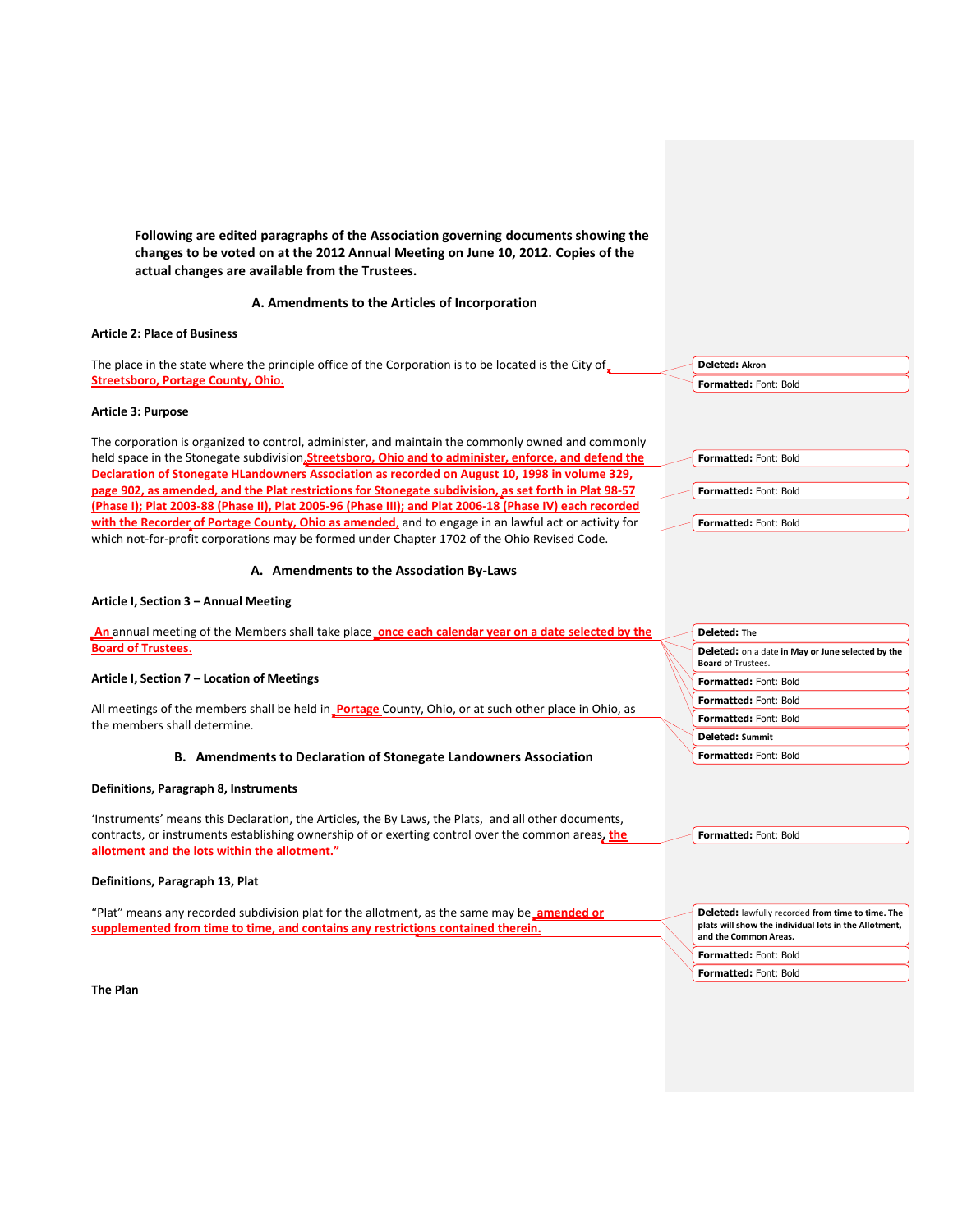Now, therefore, Declarant hereby makes and establishes the following plan for ownership and administration of the Common Areas **and the lots, and the enforcement of this Declaration and the Plats".** 

#### **Article I, Section 1, Purposes**

This Declaration is being made to establish the Common Area for the purpose of, as the case may be, construction, maintenance, reconstruction, and repair of the Improvements for the benefit of all members and occupants and the heirs, successors, invitees, guests, contractors, employees, and assigns; **to provide for the preservation of the values of the Allotment, the Common Areas and Lots; to provide for and promote the benefit, enjoyment and well being of Members and Occupants; to provide for the administration and operation of the Association; tto provide for the enforcement and** defense of the covenants, easements, charges, and restrictions, set forth *herein in the Articles*, the **Instruments and in the Plats for all Phases of Stonegate, as amended;** and to raise funds through assessments to accomplish these purposes.

## **Article IV, Section 3, Board of Trustees**

The Board **shall consist of no less than three (3) members, but may consist of as many more members as established from time to time by the Members of the Association at the annual meeting.**

**Article IV, Maintenance and Repair**

#### **MAINTENANCE, REPAIR AND PLAT ENFORCEMENT**

#### **Section 1 Association Responsibility**

The Association shall maintain and repair the storm drainage ponds and appurtenances, including any related structures, and other improvements located within the Common Area. The Association may delegate the responsibility for maintaining, cleaning, and managing the Common Area to the Declarant or any other person or entity. **The Association has the authority to enforce and defend this Declaration and the Plats and to exercise all authority under the Instruments. The Association's power and authority, except as reserved to the members, shall be exercised and by and through the Board. The Association, upon approval of the Board, may delegate this responsibility to any person including a management company.**

## **Section 2 Individual Responsibility**

Each Member whose lot contains common area shall keep the Common Area (especially any pond) free of trash and litter, and shall keep the grass and vegetation surrounding the Improvements neatly trimmed. In the event a Member shall fail to comply with this Article VI, Section 2, or the need for maintenance or repair of any part of the Common Area is caused by the negligence or intentional act of any Member or invitee thereof, and the cost of maintenance or repair is not covered by insurance, the cost of such maintenance and repair shall constitute a special individual Member assessment, as herein defined, against such Member. The determination that such maintenance or repair is necessary, or has been so caused, shall be made by the Board, and the Board may contract for such maintenance or repair as it sees fit. **Each Member shall comply with this Declaration and Bylaws and the restrictions in the Plats.**

**Formatted:** Font: Bold

#### **Formatted:** Font: Bold

#### **Formatted:** Font: Bold

**Deleted: o establish an Association to own and administer the Common Area, to provide for the preservation of the values of the Common Area and Lots**;

**Formatted:** Font: Bold

**Deleted: administer and enforce**

**Formatted:** Font: Bold

**Deleted:** herein after

**Formatted:** Font: Bold

**Formatted:** Font: Bold

# **Formatted:** Font: Bold

**Deleted: initially be those three (3) members named as the initial Trustees pursuant to the Articles who shall hold office until their death, resignation, or the election of their respective successors. The Board of Trustees shall have three (3)members.**

**Formatted:** Font: Bold

**Deleted: AND**

**Formatted:** Left, Indent: Left: 0", First line: 0"

**Formatted:** Font: Bold

**Formatted:** Font: Bold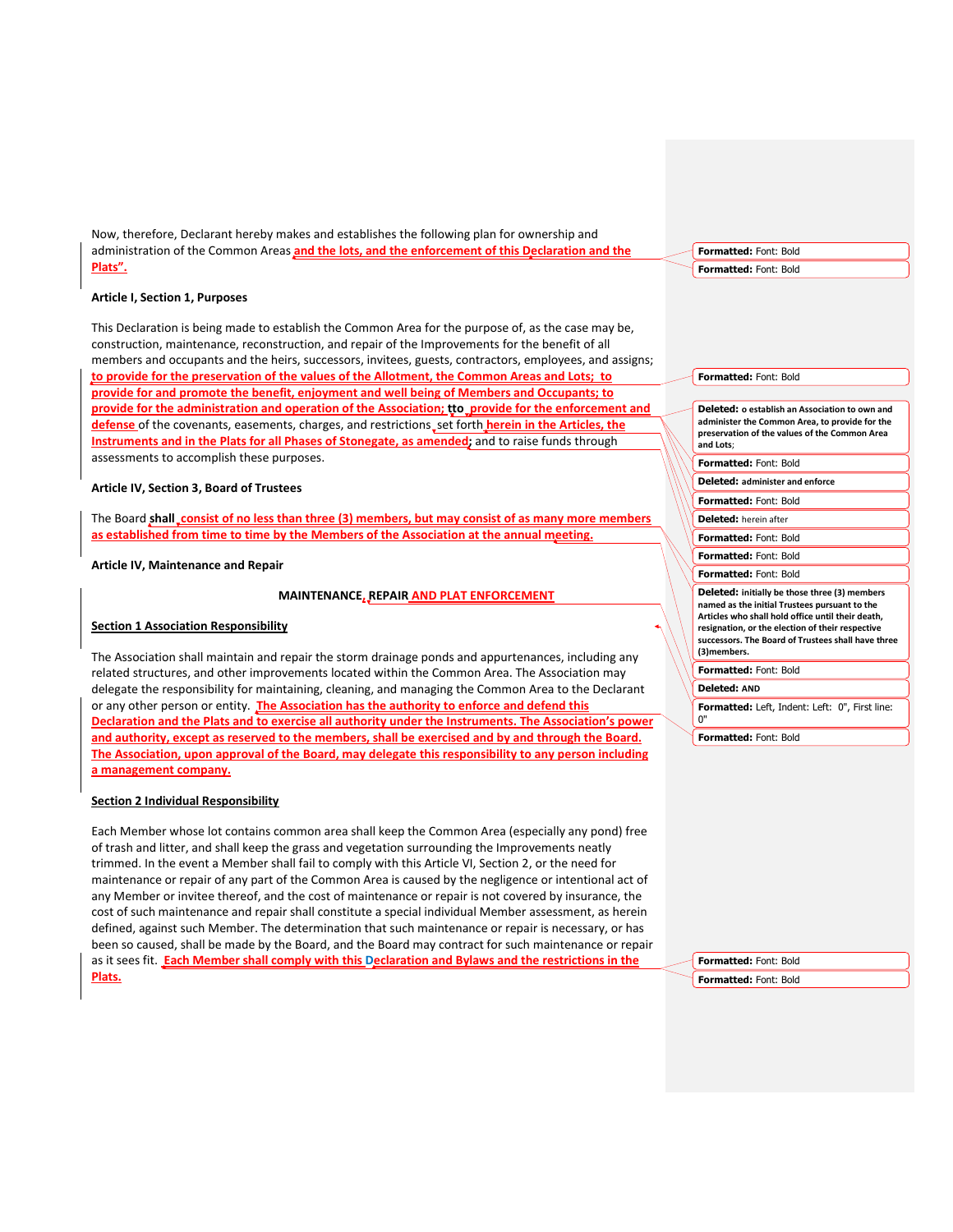# **Article IX, Section 1 Right of Entry for Repair, Maintenance, and Restoration**

The Association shall have a reasonable right of entry and access to, over, **on** and through any lot to enable the Association to perform its obligations, rights and **duties** under the terms of this Declaration.

# **Article X, Section 2 Purpose of Assessments**

The assessments levied by the Association shall be used exclusively to promote the health, safety and welfare of the Members; **to operate the Association; to maintain the Common Areas; and to enforce, defend and administer this Declaration, the By Laws, the Articles and the restrictions in the Plats.**

## **Article X, Section 3 Subparagraph (c) Special Individual Lot Assessments**

The Board may levy an assessment against the Lot of an individual Member, or the Lots of individual Members, to reimburse the Association for those costs incurred in connection with such Members or Members property **and** chargeable by the terms hereof to a particular Member or Members , such as, but not limited to, the cost of making repairs which would be the responsibility of the Member or Members, **the cost incurred by the Association with respect to enforcing or defending this Declaration**  and any restrictions set forth in the Plats. Any such assessments shall be due and payable on such date as the Board determines, and gives written notice to such Member or Members subject thereto. The Board is authorized to charge 150 percent of the actual cost to remove and/or repair any matter if the Member doesn't rectify the problem after 15 days written notice thereof.

# **Article X, Section 5, subparagraph (c) and (e)**

#### **Section 5 Effect of Non-Payment of Assessments; Remedies of the Association for Default**

# **Paragraph (c)**

At any time after an assessment levied pursuant hereto remains unpaid for thirty (30) or more days after the same has become due and payable, an affidavit may be filed with the **Recorder** of Portage County, Ohio, pursuant to authorization given by the Board. The affidavit shall contain a description of the Lot against which the unpaid assessment exits, the name or names of the record owner or owners thereof, and the amount of the unpaid portion of the assessment, and shall be signed by the President or other officer of the Association. A copy of said recorded affidavit shall be sent by certified mail, return receipt requested, to the last known address of the owner or owners of such lot. **The affidavit shall operate as a lien against the lot. The filing of the affidavit and creation of the lien shall not operate to release the owner from personal liability for payment of the assessment. The lien shall only secure the owner's personal liability for payment of the assessment amounts.**

## **Paragraph (e)**

The Association, as authorized by the Board, may undertake all legal and equitable remedies available to it, including without limitation, bringing an action at law against **the** Member or Members personally obligated to pay **amounts then due t**, filing a lien or liens to secure payment of delinquent assessments, interest and costs, bringing an action to foreclose a lien, and obtaining temporary and permanent **injunctive orders. Members who violate this Declaration, the By-Laws, and/or the Plats shall, in addition to any other award, judgement or order granted against such violating Member, pay all costs and expenses (including attorneys fees, court costs and the costs of filing liens) incurred by the** 

# **Deleted: upon**

**Formatted:** Font: Bold

**Deleted: pursuant hereto with regard to the maintenance, repair, restoration, and/or servicing of any Improvements, items, things of or in the Common Area.** 

# **Formatted:** Font: Bold

**Formatted:** Font: Bold **Deleted: and the best interests of the Common Area.** 

**Formatted:** Font: Bold **Deleted:** a **Formatted:** Font: Bold **Deleted: the cost of insurance premiums separately billed to such member or members, and** 

**such Member's enforcement and arbitration charges**).

**Deleted:** become

**Deleted: Auditor Formatted:** Font: Bold

| <b>Formatted: Font: Bold</b> |
|------------------------------|
| <b>Formatted: Font: Bold</b> |
| Deleted: he same             |
| Deleted: and                 |
| Deleted:                     |
| <b>Formatted: Font: Bold</b> |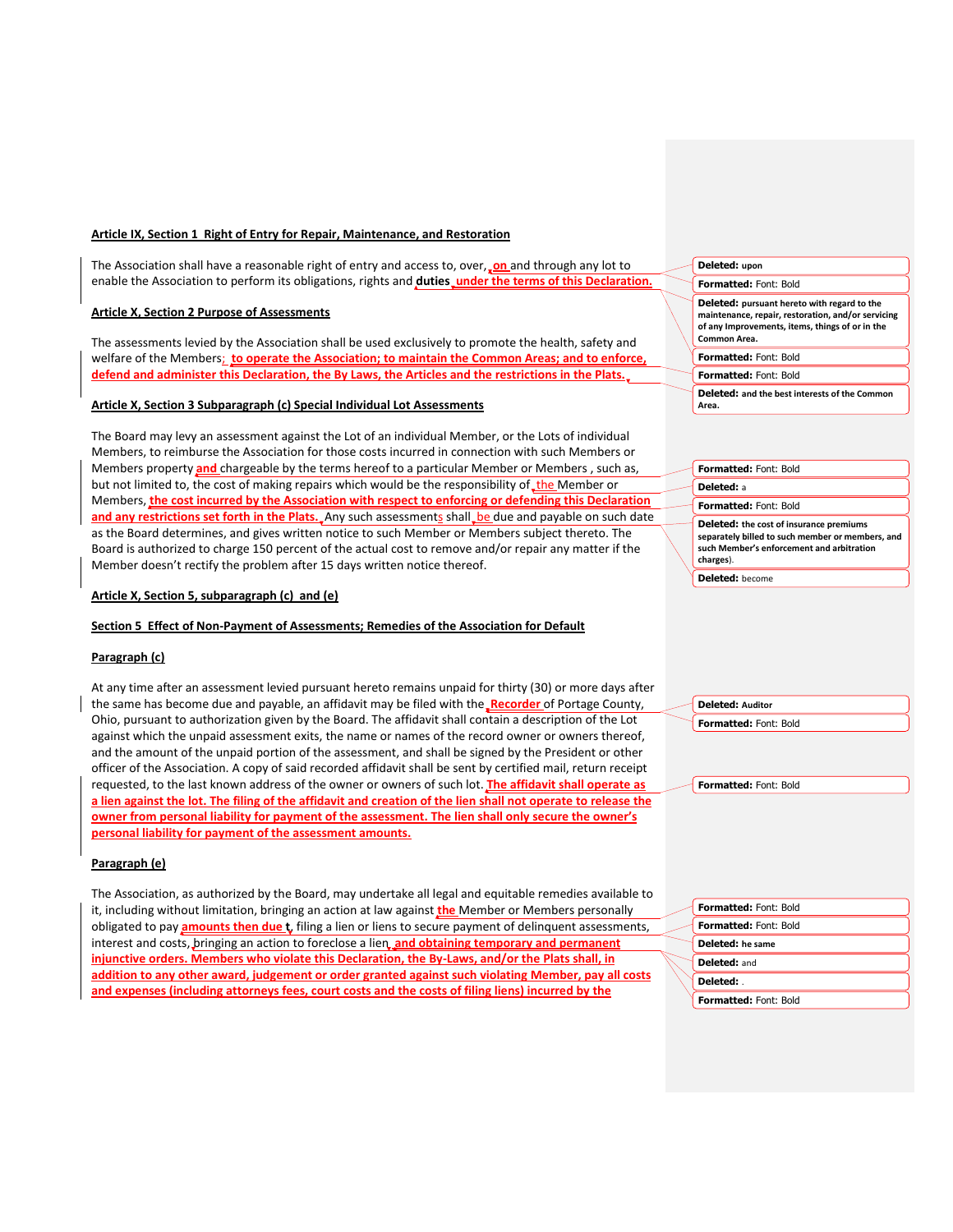**Association, Board or Member and such costs and expenses shall be made part of the judgment, award or order. In the event a proceeding is commenced to collect or enforce any judgment, order or award, all legal fees and court costs incurred with respect thereto shall likewise be the responsibility of the party against whom the order, judgment or award is being enforced and such costs and expenses, including attorneys fees, shall be added to the amount thereof. This provision is not applicable to suits against the Developer."** 

## **Article XII, General Provisions , Section 2, Enforcement**

In addition to any other remedies provided in this Declaration, Declarant, the Association, and each Member shall have the right to enforce, by any proceeding at law or in equity, all restrictions, conditions, covenants, easements, reservations, liens, and charges set forth herein, **in the Plats,** in the By-Laws**, and in the rules and regulations of the Association each as now existing and as hereafter promulgated and amended.**

- (a) Failure by the Declarant, the Association, or by any Member to proceed with such enforcement shall in no event be deemed a waiver of the right to enforce at a later date the original violation or any subsequent violation, nor shall the doctrine of the laches nor any statute of limitations bar the enforcement of any such restriction, condition, covenant, reservation, easement, lien or charge.
- (b) Further, the Association and each member shall have the rights of action against each other for failure to comply with the provisions of the Instruments, rules and regulations, and applicable law, and with respect to decisions made pursuant to authority granted thereunder, and the Association shall have the right to assess reasonable charges against a member who fails to comply with the same, including the right to assess charges for the costs of enforcement and arbitration. Before acting in its own right, a member first must request the Board to act on the member's behalf. If the Board fails to act within 60 days, the member may take action according to this Declaration.
- **(c)** Notwithstanding the foregoing provisions or anything contained herein to the contrary: Any dispute **concerning this Declaration, the By Laws or the Plats shall be determined in the Portage County, Ohio Court of Common Pleas. The court shall refer the matter to arbitration pursuant to the rules of the Portage County, Court of Common Pleas then in effect, or if none, shall refer the matter to arbitration by order of the Court".**

# **Article XII General Provisions, New Section 6**

#### **Enforcement of the Plats**

**The Association may not enforce the Plat Restrictions against vacant lots owned by the Declarant as long as the Declarant owns such lots and such lots are vacant land.**

**C. Plat Restrictions**

**The Following paragraph is added to the Plat Restictions.**

**Deleted: In any such action, interest and costs of such action (including attorneys' fees) shall be added to the amount of any such assessment, to the extent permitted by Ohio law.**

**Deleted: or**

**Formatted:** Font: Bold

**Formatted:** Font: Bold

**Deleted: now or hereafter imposed by or through the Association's rules and regulations.**

**Formatted:** Font: Bold

**Deleted: between the Association and any Member, other than with regard to assessments, that cannot be settled by an agreement between them shall be submitted to binding arbitration in accordance with the rules of the American Arbitration Association. The decision in such arbitration proceeding shall be conclusive and binding upon the parties and may be entered in any court of competent jurisdiction as a final judgment from which no appeal may be taken. The fees and expenses of arbitration shall be shared by the parties thereto as determined by the arbitrator. Formatted:** Font: Bold